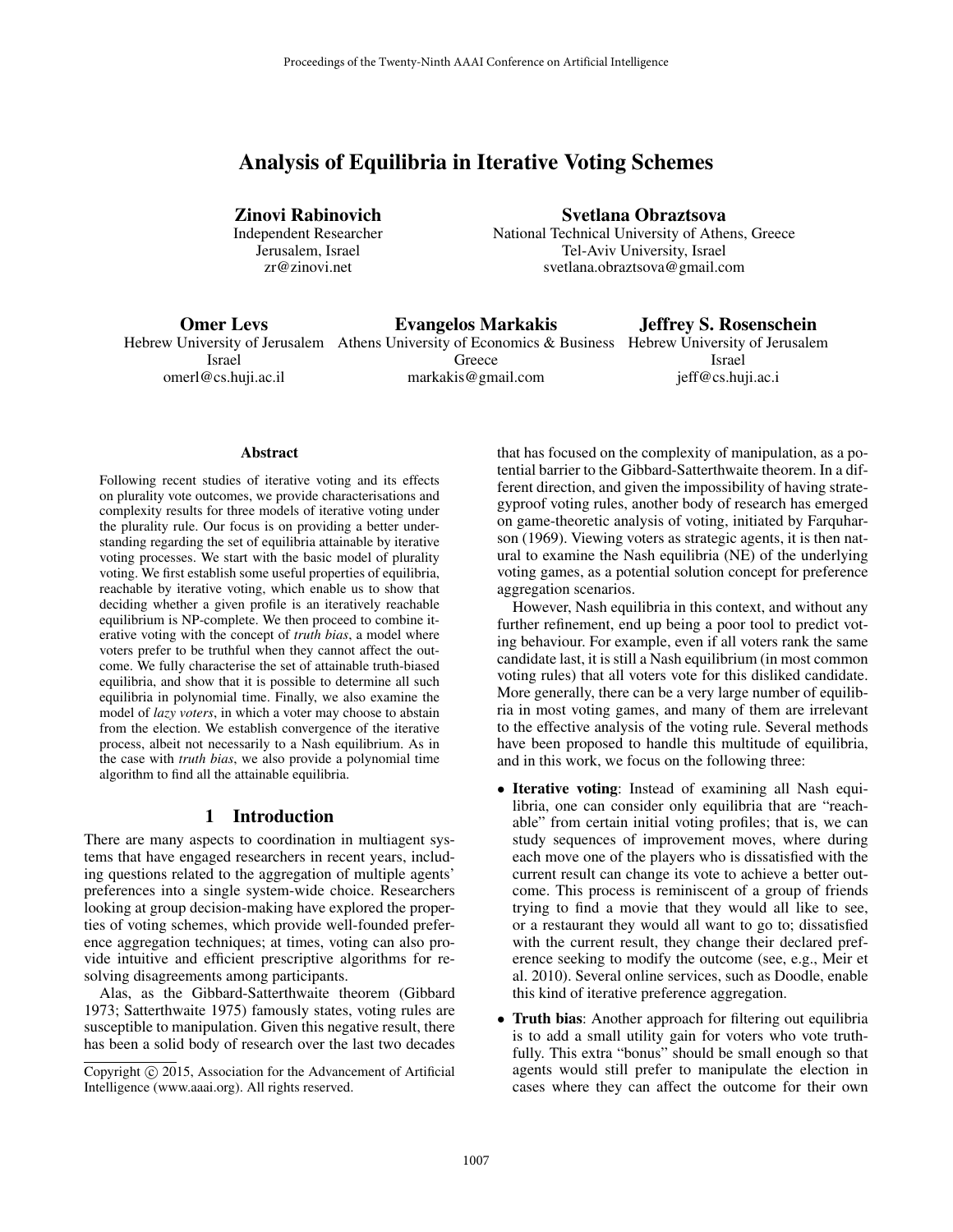benefit. The rationale of the model is that agents who are not pivotal tend to simply declare their true preferences. Introducing this bias in the model dramatically reduces the number of equilibria by several orders of magnitude (Thompson et al. 2013).

• Voting with abstentions: A different way to simulate real-world incentives is to add a small utility gain to voters who choose to abstain. The rationale is that coming to the election may incur a cost in time, effort, etc. Hence the abstention avoids this cost, but just as in truth bias, the agents would still have an incentive to manipulate if they can affect the outcome. Such voters are also referred to as *lazy voters* (Desmedt and Elkind 2010).

Contribution: Our main goal is to study in more depth the above three techniques and their relationship, separately and combined, to Nash equilibria. We first examine iterative voting in a simple form, namely plurality voting with agents playing a best-response strategy. After first establishing some useful properties, we find that even in this straightforward model (which is known to eventually converge (Meir et al. 2010)), checking whether a given profile is a reachable Nash equilibrium is NP-hard.

We then turn to the truth-bias approach, and combine it with iterative voting. In this model, iterative voting converges to equilibria that are arguably more natural; truth bias reflects intuitive voter leanings, and eliminates many undesirable equilibria. We give a characterisation of the reachable equilibrium profiles, and detail a polynomial-time algorithm for finding all such equilibria of a game.

Finally, we examine the lazy-voter approach, combined with iterative voting. We study two versions of the iterative process, depending on whether a voter that decides to abstain at some step is allowed to come back to the election at a later step. We mostly focus on the more intuitive version where abstention is interpreted as not being able to come back at later steps. Convergence is guaranteed under this model, albeit not necessarily to a Nash equilibrium. However, we are still able to fully characterise the Nash equilibria that can be reached by this process and obtain a polynomial algorithm.

This work enhances our understanding of the effects of truth-bias and lazy-bias, which have only recently been introduced in the literature. It also serves as a means to compare and select the relevant voting model, on the basis of properties satisfied by the equilibria of each model.

#### Related Work

There have been many attempts to escape the multitude of Nash equilibria in voting games, and we focus on the three that have been at the forefront of recent research in the AI community and outside it. The iterative voting model we utilise is based on the one introduced by Meir et al. (2010) and expanded by additional researchers (Lev and Rosenschein 2012; Branzei et al. 2013; Kukushkin 2011; Reyhani and Wilson 2012). That model followed previous research into iterative and dynamic mechanisms, much of it summarised by (Laffont 1987).

Another line of work studies restricted dynamics in iterative processes, i.e., limitations on the allowed moves by

the voters (Reijngoud and Endriss 2012; Grandi et al. 2013; Obraztsova et al. 2014; Meir, Lev, and Rosenschein 2014). However, these papers concentrate on convergence, while we study the set of equilibria obtainable in this manner.

The notion of adding a truth bias to games was introduced (for a specific case) by Laslier and Weibull (2013), and was proposed for a specific voting rule (with limited results) by Dutta and Laslier (2010). A more robust model was suggested by Thompson et al. (2013), which introduced a more general framework, and contained various empirical results when using plurality in truth-biased games. The theoretical side of that work was recently enhanced by Obraztsova et al. (2013). The notion of lazy voting was studied by Desmedt and Elkind (2010), as another way of eliminating some of the undesirable Nash equilibria.

The rest of the paper is organised as follows. Definitions and notation are in Section 2. Section 3 presents our first results, on equilibrium characterisation of iterative plurality voting, including our NP-completeness result for a profile reachability decision. This is contrasted by the results of Section 4, which describe the properties of *truth-biased* iterative plurality voting, leading to a polynomial-time algorithm for equilibrium computation. Turning our attention to *lazy voters*, we study in Section 5 analogous questions for two iterative versions of this principle. We conclude in Section 6 with some final remarks. While omitting many of the proofs due to space limitations, we provide key proofs and proof outlines.

# 2 Definitions and Notation

We consider a set of m candidates  $C = \{c_1, \ldots, c_m\}$  and a set of *n* voters  $V = \{1, \ldots, n\}$ . Each voter *i* has a strict linear *preference order* (i.e., a ranking) over C, which we denote by  $a_i$ . For notational convenience in comparing candidates, we will sometimes use  $\succ_i$  instead of  $a_i$ . When  $c_k \succ_i c_j$  for some  $c_k, c_j \in C$ , we say that voter i prefers  $c_k$  to  $c_j$ .

At an election, each voter submits a preference order  $b_i$ , which does not necessarily coincide with  $a_i$ . We refer to  $b_i$  as the vote or ballot of voter  $i$ . The vector of submitted ballots  $\mathbf{b} = (b_1, ..., b_n)$  is called a *preference profile*. At a profile **b**, voter *i* has voted truthfully if  $b_i = a_i$ . Any other vote from *i* will be referred to as a non-truthful vote. Similarly the vector  $\mathbf{a} = (a_1, \dots, a_n)$  is the *truthful preference profile*, whereas any other profile is a non-truthful one.

Given a voter  $i \in V$ , and its vote  $b_i$  under a profile b, we denote by  $top(b_i)$  the top choice of the vote. A *voting rule* F is a mapping that, given a preference profile b, outputs a candidate  $c \in C$ ; we write  $c = \mathcal{F}(\mathbf{b})$ . In this paper we will consider only Plurality<sup>1</sup> under lexicographic tie-breaking. This is one of the most well-studied and widely-used rules. Under Plurality, each candidate is assigned a *score* equal to the number of ballots where it has appeared as the top choice. The winner of the election is then the candidate with the

<sup>&</sup>lt;sup>1</sup>For the Plurality rule, it is enough for a voter to submit its top choice, and not a whole linear order. However, here we provide general definitions so that our models are applicable to other voting rules.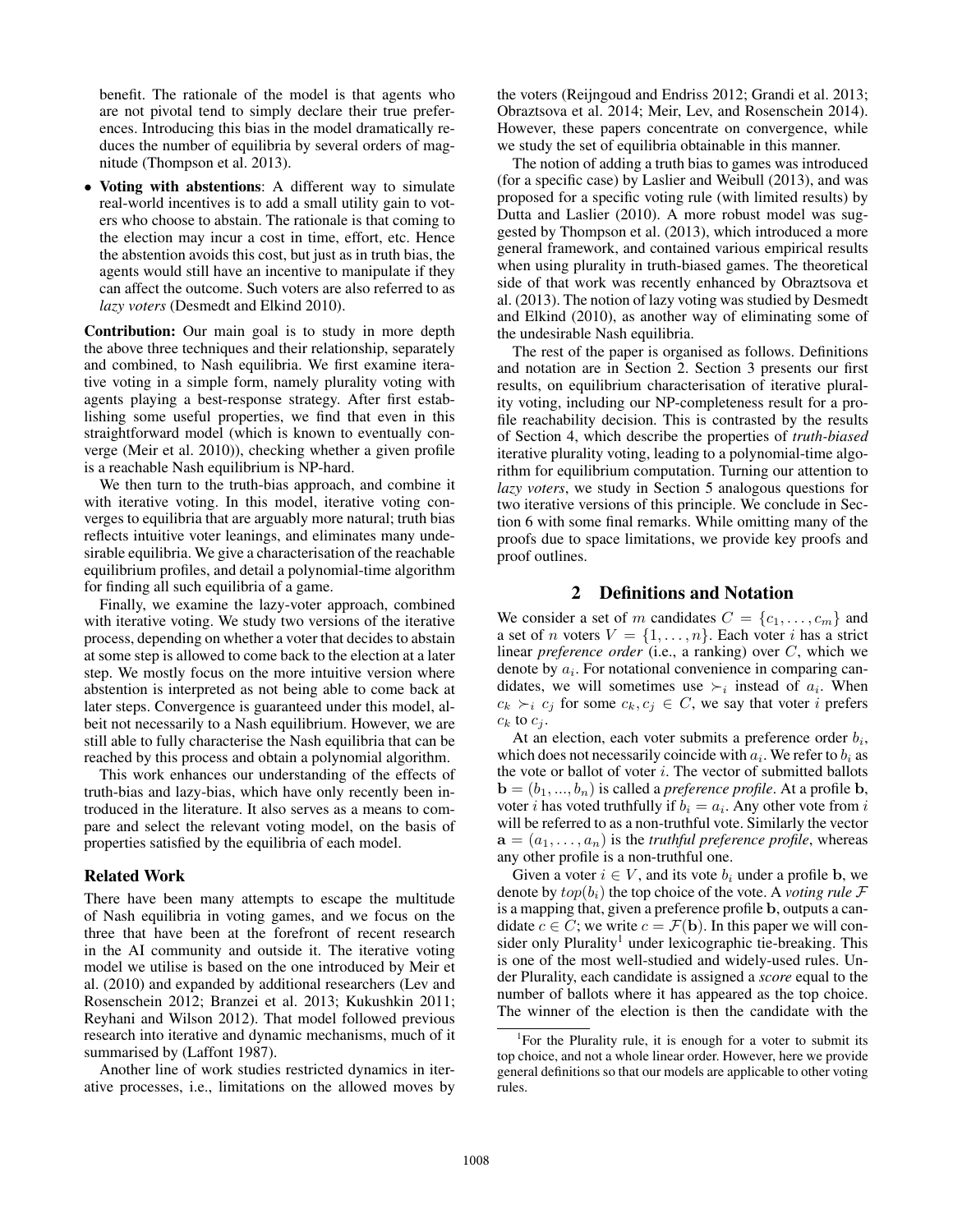maximum score. That is, the winner of the election is the candidate who appears as the top choice in the maximum number of votes. In case of ties, we assume that tie-breaking is resolved by the linear order  $c_1 \succ c_2 \succ ... \succ c_m$ .

Given b, let s be the maximum score achieved by a candidate. We denote by  $W(\mathbf{b})$  the set of tied candidates with score equal to s, i.e., all the potential winners before tiebreaking is applied. Also, let  $H(\mathbf{b})$  be the set of candidates that receive  $s - 1$  votes in b, but would win a tie-break against any candidate in  $W(\mathbf{b})$  (these are candidates who would need one extra vote to become a winner). These two sets play an important role in our analysis, as they, together, define the "runner-ups" — the candidates that can win with an additional point. Finally, we denote by  $\mathrm{sc}(c, \mathbf{b})$  the score of candidate  $c$  in  $\mathbf b$ .

## Game theoretic considerations

In this work, we view elections as non-cooperative games. The standard way to do this is to associate a utility function  $u_i$  with every voter i, which is consistent with its true preference order. That is, we require that  $u_i(c_k) \neq u_i(c_j)$  for every  $i \in V$ ,  $c_i, c_k \in C$ , and also that  $u_i(c_k) > u_i(c_i)$ , if and only if  $c_k \succ_i c_j$ .

We study and compare three game-theoretic models. We refer to the first one as the *basic model* (following Meir et al. 2010) since it is the most standard approach. Under the basic model, the strategy space of each voter is the set of all linear orders, and the payoff function of voter  $i$  when its real preference is  $a_i$  is:

$$
p_i(a_i, \mathbf{b}, \mathcal{F}) = u_i(c_j), \text{ if } c_j = \mathcal{F}(\mathbf{b}),
$$
  
is the submitted profile

where **b** is the submitted profile.

The second model is a variation of the first one, and we refer to it as the *truth-biased model*, following Thompson et al. 2013. In this model, we suppose that voters have a slight preference for voting truthfully when they cannot unilaterally affect the outcome of the election. This bias is captured by inserting a small extra payoff, when the voter votes truthfully. This extra gain is small enough so that voters may still prefer to be non-truthful in cases where they *can* affect the outcome. If a is the real profile and b is the submitted one, then the payoff function of voter  $i$  is given by:

$$
p_i(a_i, \mathbf{b}, \mathcal{F}) = \begin{cases} u_i(c_j), & \text{if } c_j = \mathcal{F}(\mathbf{b}) \land a_i \neq b_i, \\ u_i(c_j) + \epsilon, & \text{if } c_j = \mathcal{F}(\mathbf{b}) \land a_i = b_i. \end{cases}
$$
 (1)

The value of  $\epsilon$  should not effect the preference between candidates. Hence,  $0 < \epsilon < \min_{i \in V} \min_{c, c' \in C} |u_i(c) - u_i(c')|$ . We note also that the exact numbers for the utilities  $u_i(\cdot)$  do not mat-

ter in the analysis that follows, as long as  $\epsilon$  lies within the specified range.

The third model in this paper is also a variation of the first one. We refer to it as the *model with lazy voters*, following Desmedt and Elkind 2010. In this model, it is assumed that voters have a slight preference for not coming to the election if they are not pivotal. The ability to *abstain* from the election is captured by introducing a special ballot, which  $\mathcal F$ simply omits from its calculations. However, the bias itself is captured similarly to the truth bias in the previously described model variation. Let  $\perp$  denote the abstention ballot. If a is the real profile and b is the submitted one, then the payoff function of voter  $i$  is given by:

$$
p_i(a_i, \mathbf{b}, \mathcal{F}) = \begin{cases} u_i(c_j), & \text{if } c_j = \mathcal{F}(\mathbf{b}) \land b_i \neq \bot, \\ u_i(c_j) + \epsilon, & \text{if } c_j = \mathcal{F}(\mathbf{b}) \land b_i = \bot. \end{cases} \tag{2}
$$

In the pathological case that the submitted profile is the vector  $(\perp, ..., \perp)$ , we assume that no candidate is elected and each voter has a payoff of  $\epsilon$ . This clearly cannot be realised as a stable state.

A Nash equilibrium in these games is a profile b, where no voter can unilaterally improve its payoff, i.e., for every i and every  $b'_i$ , we have  $p_i(a_i, \mathbf{b}, \mathcal{F}) \geq$  $p_i(a_i, (b'_i, \mathbf{b}_{-i}), \mathcal{F})$  ( $\mathbf{b}_{-i}$  being the vector **b** without player i's vote). In addition, for a general non-truthful profile b we will define the *best response set* of player i as:  $BR(i, \mathbf{b}) = \{b'_i | \forall b \ p_i(a_i, (b, \mathbf{b}_{-i}), \mathcal{F}) \leq p_i(a_i, (b'_i, \mathbf{b}_{-i}), \mathcal{F})\}$ 

# Improvement Step Dynamics

Consider an election game, either in the basic or in the truthbiased model. We focus on an iterative process, where, starting from the truthful preference profile, voters can change their strategy by making improvement steps. An *improvement step* for a voter  $i$  at a profile  $\bf{b}$  is a switch to another strategy (i.e., vote)  $b'_i$ , leading to the profile  $(b'_i, \mathbf{b}_{-i})$ , in which the payoff for i is strictly higher than before. A *best response* improvement step is one in which the voter changing its strategy achieves its currently best possible payoff.

We focus on *best response dynamics*, allowing only best response improvement steps. In particular, we will refer to a *best response improvement path* (for simplicity, *improvement path*), as any sequence  $(b^0 \rightarrow b^1 \rightarrow \cdots)$  of voting profiles satisfying that for every  $k \geq 1$ , there exists a unique agent, say voter *i*, such that  $\mathbf{b}^k = (b'_i, \mathbf{b}_{-i}^{k-1})$ , where  $b'_i$  is a best response for voter *i*, and  $b'_i \neq b_i^{k-1}$ . We do not make any restrictions on the order in which the agents apply their improvement moves. We only assume that they start from the truthful profile, i.e.,  $\mathbf{b}^0 = \mathbf{a}$  (a natural starting point for such a process, as also argued by Branzei et al 2013), and then make their best response updates in an arbitrary order.

The process in general can lead to different outcomes, or may not even converge. We are interested in studying the Nash equilibria of the election games defined before, that can be reached by best response improvement paths. Notice, we do not study the equilibria of the overall dynamic setup or the effects of changing the dynamics, as, for instance, the work of Brafman-Tennenholtz 2004 or Obraztsova et al. 2014 would suggest.

#### 3 Basic model analysis

We begin by analysing the properties of Nash equilibria that are reachable under iterative voting in the basic model. First, we recall the following property of best response improvement paths.

Lemma 1. *[Quoted from Lemma 4 in (Branzei et al. 2013)] An improvement step can only take a vote for a non-winning candidate and transfer it to the winner of the newly formed voting profile.*

We can now consider the implications of voting iterations on Nash equilibrium profiles.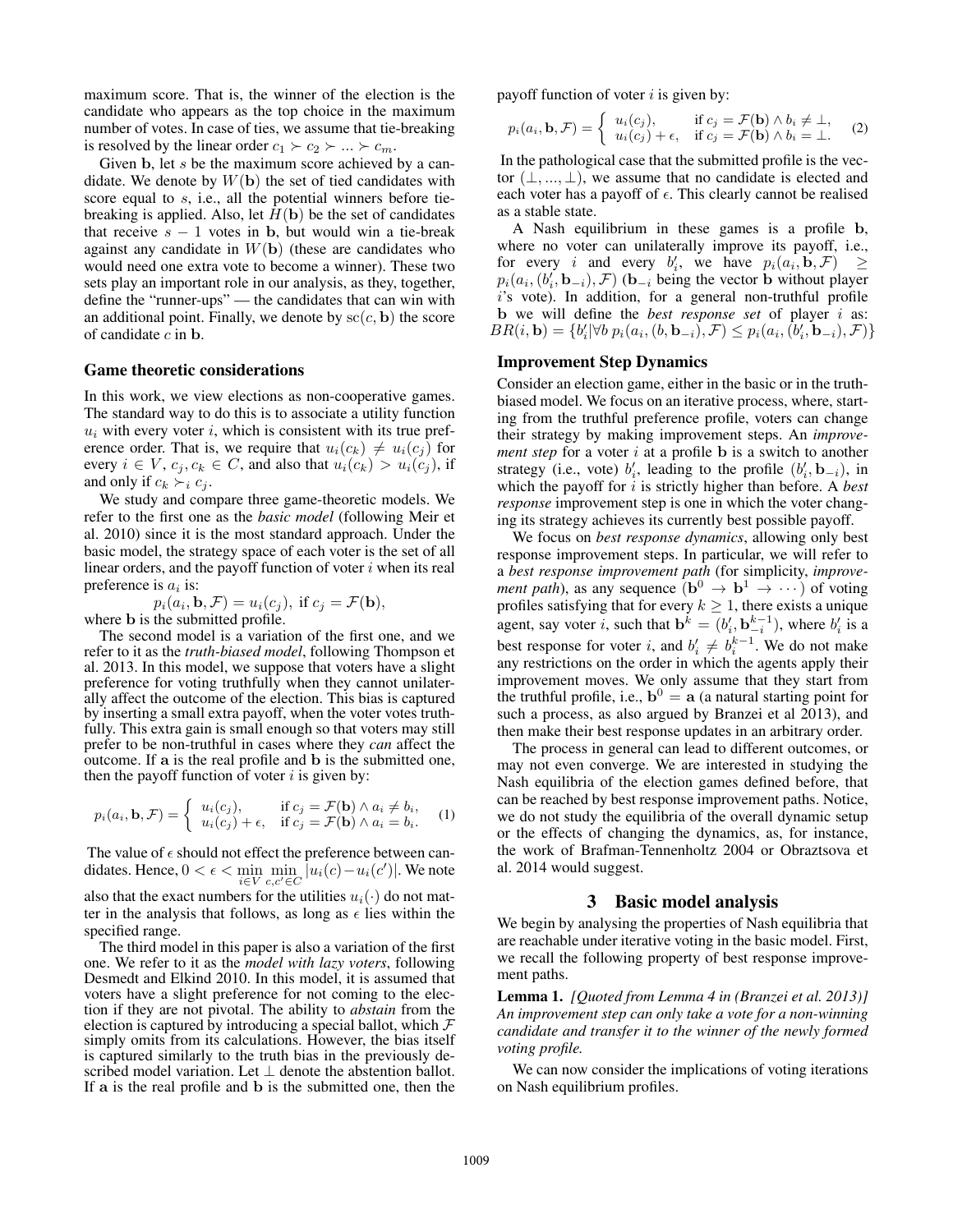Definition 1. *Given a profile* b*, we denote by* CS(b) *(and refer to it as the chasing set of b), the set:*  $CS(b)$  =  $(W(\mathbf{b}) \cup H(\mathbf{b})) \setminus {\{\mathcal{F}(\mathbf{b})\}}$ *, i.e., the candidates who could become a winner if they were to receive one additional vote.*

The following fact which we use repeatedly in the sequel follows from the analysis in (Branzei et al. 2013).

Fact 1. *Let* b *be an equilibrium profile obtained by a sequence of improvement steps from the truthful profile* a*. Then*  $\mathcal{F}(\mathbf{b}) \in W(\mathbf{a}) \cup H(\mathbf{a}).$ 

Lemma 2. *Let* b *be an equilibrium profile, obtained by a sequence of improvement steps from* **a**. Then  $CS(\mathbf{b}) \subseteq$  $W(\mathbf{a}) \cup H(\mathbf{a})$ *, and if*  $\mathbf{b} \neq \mathbf{a}$ *, then*  $CS(\mathbf{b}) \neq \emptyset$ *.* 

The properties identified in the previous lemmas help us formulate the following necessary conditions for reachable equilibria.

Theorem 1. *Let* b *be an equilibrium profile obtained by a sequence of improvement steps from the truthful profile* a*. Then the following holds.*

- *1. For every voter i*,  $\mathcal{F}(\mathbf{b}) \succ_i c$ ,  $\forall c \in CS(\mathbf{b}) \setminus \{top(b_i)\}.$
- *2. For every voter i such that*  $top(b_i) \in CS(b)$ *,*  $top(b_i) \succ_i$  $c, \forall c \in CS(\mathbf{b}) \setminus \{top(b_i)\}.$

We can now proceed to the algorithmic question of whether a given profile can be reached by a sequence of improvement steps. We obtain the following negative result for the basic model.

Theorem 2. *Given a truthful profile* a *and a profile* b*, distinct from* a*, it is NP-complete to decide if* b *is reachable by iterative best-response updates, starting from* a*.*

*Proof Sketch.* To show that the problem is in NP, it is enough to provide as a certificate the sequence of best-response updates that leads from profile a to profile b. It is important to note here that this is indeed a polynomial length certificate.

To prove NP-hardness, we provide a reduction from the Hitting Set (HS) problem, which is the following: we are given a set of ground elements  $G = \{g_1, ..., g_n\}$ , and a family of subsets of  $G, W = \{w_1, ..., w_m\}, w_i \subseteq G, |w_i| = l_i.$ We are also given a number  $k \leq n$ . The decision problem is to ascertain that there is a hitting set  $U \subset G$ , so that  $|U| \leq k$ , and  $\forall i \in [m], U \cap w_i \neq \emptyset$ .

We assume that we are given an instance that satisfies: 1)  $|w_1| \ge |w_i|, \forall i \in [m], 2) |w_1| \ge 3$ , and 3)  $m \ge n$  (we can always pad an instance by replicating a set to satisfy this). These three assumptions do not impact the complexity of the HS problem.

Given such an instance of the HS problem, we construct an instance of our problem, i.e., a truthful profile a, and a matching (non-truthful) profile b, so that a sequence of iterative best-response updates going from a to b exists if and only if the HS instance has a solution.  $\Box$ 

# 4 Truth-Biased Iterative Voting

Having fully characterised the Nash equilibria in the iterative voting scheme under plurality, and in light of the negative result of Theorem 2, we now introduce the assumption of truth bias as described in Section 2. For the remainder of

this section we will consider only truth-biased agents and investigate how this property affects the outcome of iterative voting. Once again, we begin our analysis by recalling some basic and already established properties of equilibrium profiles under truth bias, namely, the following lemma, which is proved in (Obraztsova et al 2013).

**Lemma 3.** Suppose that  $\mathbf{b} \neq \mathbf{a}$  is a non-truthful, Nash equi*librium profile. Let*  $c = \mathcal{F}(\mathbf{b})$ *. Then all non-truthful votes in* b *have* c *as the top candidate.*

Let  $s = sc(\mathcal{F}(\mathbf{a}), \mathbf{a})$ . The following lemma is an easy corollary of Lemma 2 by Obraztsova et al. 2013.

**Lemma 4.** Suppose that  $\mathbf{b} \neq \mathbf{a}$  is a non-truthful, Nash equi*librium profile. Let*  $c = \mathcal{F}(\mathbf{b})$ *. Then*  $\operatorname{sc}(c, \mathbf{b}) \leq s + 1$ *.* 

We let  $W_{\succ c}$  denote the set of all candidates  $c_j \in W(\mathbf{a})$ such that  $c_i \succ c$ .  $H_{\succ c}$  is defined similarly. It is easy to see that Fact 1 continues to hold in this model, too. Hence, the winner at an equilibrium  $\mathbf{b} \neq \mathbf{a}$ , belongs to the set  $W(\mathbf{a}) \cup \mathbf{a}$  $H(a)$ . The next lemmas shed more light on each of the two possible cases (that  $\mathcal{F}(\mathbf{b}) \in W(\mathbf{a})$  or  $\mathcal{F}(\mathbf{b}) \in H(\mathbf{a})$ ) and they also highlight some important differences between the basic model and the truth-biased one.

**Lemma 5.** *Suppose that*  $\mathbf{b} \neq \mathbf{a}$  *is an equilibrium profile, and that*  $c \in W(\mathbf{a}) \cup H(\mathbf{a})$  *is the winner in* **b**. Then

- *there is only one voter (say* i*) who submits a non-truthful vote in* b*;*
- *for every*  $c_j \in W(\mathbf{a}) \cup H(\mathbf{a}) \setminus \{top(a_i)\}, c \succ_i c_j;$
- *If*  $c \in W(\mathbf{a})$ *, for every voter* k *and every*  $c_j \in W_{\succ c} \setminus$  $\{top(a_k)\},\ c \succ_k c_j.\ If\ c \in H(\mathbf{a})\text{, for every order }k\ \text{and}\$ *every*  $c_j \in W(\mathbf{a}) \cup H_{\succ c} \setminus \{top(a_k)\}, c \succ_k c_j$ *.*

These properties yield as direct corollaries the following:

Corollary 1. *If there exists a sequence of improvement steps that leads to the Nash equilibrium*  $\mathbf{b} \neq \mathbf{a}$  *with*  $c = \mathcal{F}(\mathbf{b})$ *, then there exists such a chain consisting of only 1 step.*

As a consequence of Corollary 1 we can obtain an algorithm that finds all reachable Nash equilibria in time  $\mathcal{O}(m^2n^2)$ . Using the following characterisation, which gives a more accurate description of attainable equilibria, we can construct an algorithm with even better running time.

**Corollary 2.** Let  $\mathbf{b} \neq \mathbf{a}$  be a Nash equilibrium with winner  $c \in W(\mathbf{a})$ *. There exists a chain of improvement steps that leads to* b *from* a *if and only if the following conditions hold:*

- *1. There is at most one candidate*  $c_i \neq \mathcal{F}(\mathbf{a}) \in W_{\succ c}$  for *which there exists at least one voter i, with*  $c_i \succ_i c$  *and*  $c_j \neq top(a_i)$ *.*
- *2. If no such candidate*  $c_j$ *, as described above exists, then there exists a voter i such that*  $c \succ_i c_k$  *for every*  $c_k \in$  $W(a) ∪ H(a) \ \{top{top(a_i)}\}$  *and top*( $a_i$ ) =  $\mathcal{F}$ (**a**)*. Otherwise, there exists a voter i with*  $top(a_i) = c_i$  *and*  $c \succ_i c_k$ *for every*  $c_k \in W(\mathbf{a}) \cup H(\mathbf{a}) \setminus \{c_i\}.$

**Corollary 3.** Let  $\mathbf{b} \neq \mathbf{a}$  be a Nash equilibrium with winner  $c \in H(\mathbf{a})$ . There exists a chain of improvement steps that *leads to* b *from* a *if and only if the following conditions hold:*

*1. There exists at most one candidate*  $c_i \neq \mathcal{F}(\mathbf{a}) \in W(\mathbf{a}) \cup$  $H_{\geq c}$  such that there exists at least one voter *i* with  $c_i \geq i$  c *and*  $c_i \neq top(a_i)$ *.*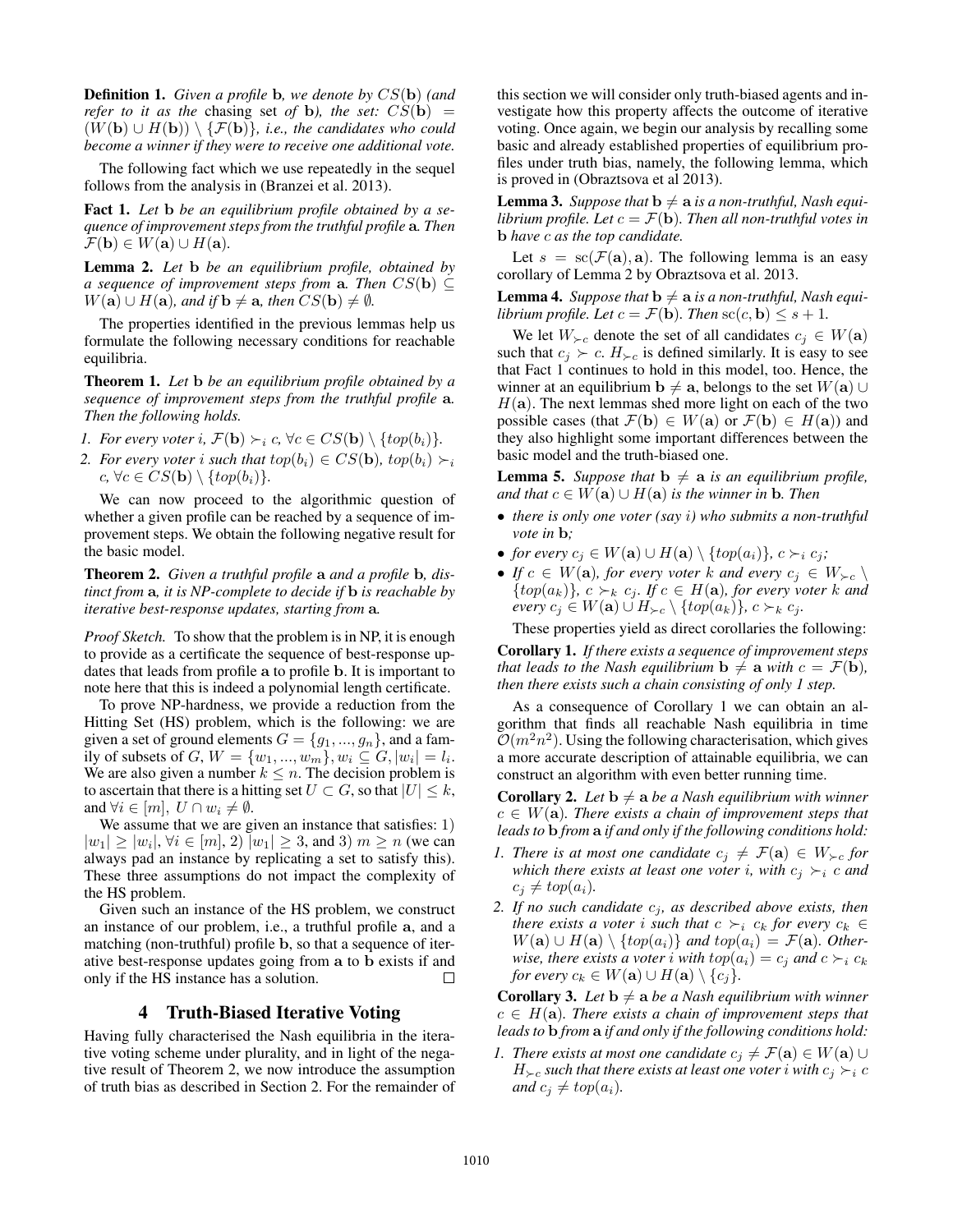*2. if no such candidate*  $c_j$ *, as described above exists, then there exists a voter i such that*  $c \succ_i c_k$  *for every*  $c_k \in$  $W(\mathbf{a}) \cup H(\mathbf{a}) \setminus \{top(a_i)\}\$ and  $top(a_i) = \mathcal{F}(\mathbf{a})$ . Other*wise, there exists a voter i with*  $top(a_i) = c_j$  *and*  $c \succ_i c_k$ *for every*  $c_k \in W(\mathbf{a}) \cup H(\mathbf{a}) \setminus \{c_j\}.$ 

The above characterisations entail the following.

**Theorem 3.** *There exists an*  $\mathcal{O}(mn)$  *algorithm that finds all reachable Nash equilibria under truth-bias.*

# 5 Lazy-biased iterative voting

We now turn to consider the lazy voters model under iterative voting. We first consider a direct composition of the two concepts, where at each game stage all voting options (including abstaining) are available to a voter. Then, noting that the spirit of lazy voting would imply leaving the voting process entirely, we also investigate a different iterative process with limited voting dynamics, where abstention, if chosen, is permanent, i.e., voters cannot return to the election if they choose to abstain.

Note that NE do not always exist in the one-shot game with lazy voters (Desmedt and Elkind 2010). Nonetheless, it is possible to characterise those that do exist. In particular, for lexicographic tie-breaking, (Elkind et al. 2014) provides the following characterisation:

Theorem 4 (after (Elkind et al. 2014)). *Let* b *be a NE under the lazy model. Then, i)* b *consists of the truthful vote of exactly 1 voter, and abstention by all other voters; ii) if* c *is the top choice of the active voter in* b*, it is ranked higher in the tie-breaking rule than all other candidates who are more preferable than* c *by any other voter.*

Interestingly, using Theorem 4, we can show that all NE can be reached by a sequence of improvement steps. Hence, our main finding for this model is summarised as follows:

Theorem 5. *If a game with lazy voters has a NE, then there is a sequence of improvement steps that converges to it.*

The proof of Theorem 5 is based on similar arguments as Theorem 6 below and we omit it. Since we know that not all such games possess a NE, there is no *general* guarantee that all sequences of improvement steps would converge.

#### Restricting the dynamics

We now consider an alternative version of iterative voting with lazy voters, which, as we will show, exhibits a different behaviour regarding convergence to stable states. Specifically, we follow the intuition that abstention expresses the fact that a voter has lost interest in the election. Hence, we feel it is more natural to study the following dynamics in the remainder of this section: if at some point in the sequence of best responses a voter decides to abstain, then he never comes back to the election.

More formally, the restriction we impose is that in any move  $\mathbf{b} \to \mathbf{b}'$  along the best response improvement path, it holds that for every *i*, if  $b_i = \perp$ , then  $b'_i = \perp$ .

Under this restriction, we can in fact guarantee convergence, albeit not necessarily to a NE of the one-shot game, but to a state as defined below:

**Definition 2.** Let  $A<sup>t</sup>$  be the set of active voters after t steps *of the iterative process, i.e., the set of voters who have not*  $\alpha$ *chosen to abstain. Obviously*  $A^t \subseteq A^{t-1}$ *, for every t. We say that a profile* b *is a stable state at time* t*, if no voter from* A<sup>t</sup> *has an incentive to change its current vote.*

Theorem 6. *Under the restricted dynamics for lazy voting, every sequence of improvement steps converges, and the final state is a stable state.*

*Proof.* Clearly if we have convergence, then the final state has to be a stable state. To prove convergence, we will utilise arguments from the work of Meir et al. 2010.

Consider an improvement path. We will first show that no cycles can occur within a segment of the path, located between 2 abstentions. To see this, note that Meir et al. 2010 showed that in the basic model of plurality, every sequence of best-response steps, beginning from *any* profile, always converges. This is shown for a restricted type of best response, where any improvement step *has to* give a point to the new winner. Coming back to our model, observe that under lazy-bias, any improvement step that is not an abstention gives a point to the new winner. Otherwise, the voter may gain additional utility by abstaining. Hence, after every abstention, our process evolves just like the restricted best response process in the basic model, with the remaining set of active voters. Since Meir et al. 2010 show convergence from any arbitrary profile, we cannot have cycles between any two abstentions.

Finally, since there are at most  $n-1$  abstentions, there will be a final segment in the path where by the same argument as above, the active voters will converge to a stable state.  $\Box$ 

Observation 1. *Since we have guaranteed convergence to stable states, obviously not all stable states are Nash equilibria, as Nash equilibria do not always exist in the lazy model. Furthermore, as in the truth-biased model, there are Nash equilibria which are not reachable using a sequence of improvement steps.*

The following example demonstrates Observation 1.

Example 1. Figure 1 shows a game where no improvement path can lead to a Nash equilibrium. The tie-breaking rule is  $c_1 \succ c_2 \succ c_3$ , and we can see that the profile where voter 1 votes his true preference, and the other two voters abstain is the only NE. Yet, from the truthful profile of Figure 1, the only available improvement move is for voter 1 to deviate to ⊥ and leave the election. Afterwards, voter 2 or 3 will also leave the election, and since we are in the model where voters that leave do not return to the election, the process converges to electing  $c_2$ , which is not a NE.

| c <sub>1</sub> | $c_2$          | $c_2$   |
|----------------|----------------|---------|
| $c_3$          | $c_3$          | $c_{3}$ |
| $c_2$          | c <sub>1</sub> | C1      |

Figure 1: A game without convergence to a NE.

Similarly to Theorem 4, the following holds regarding the reachable stable states.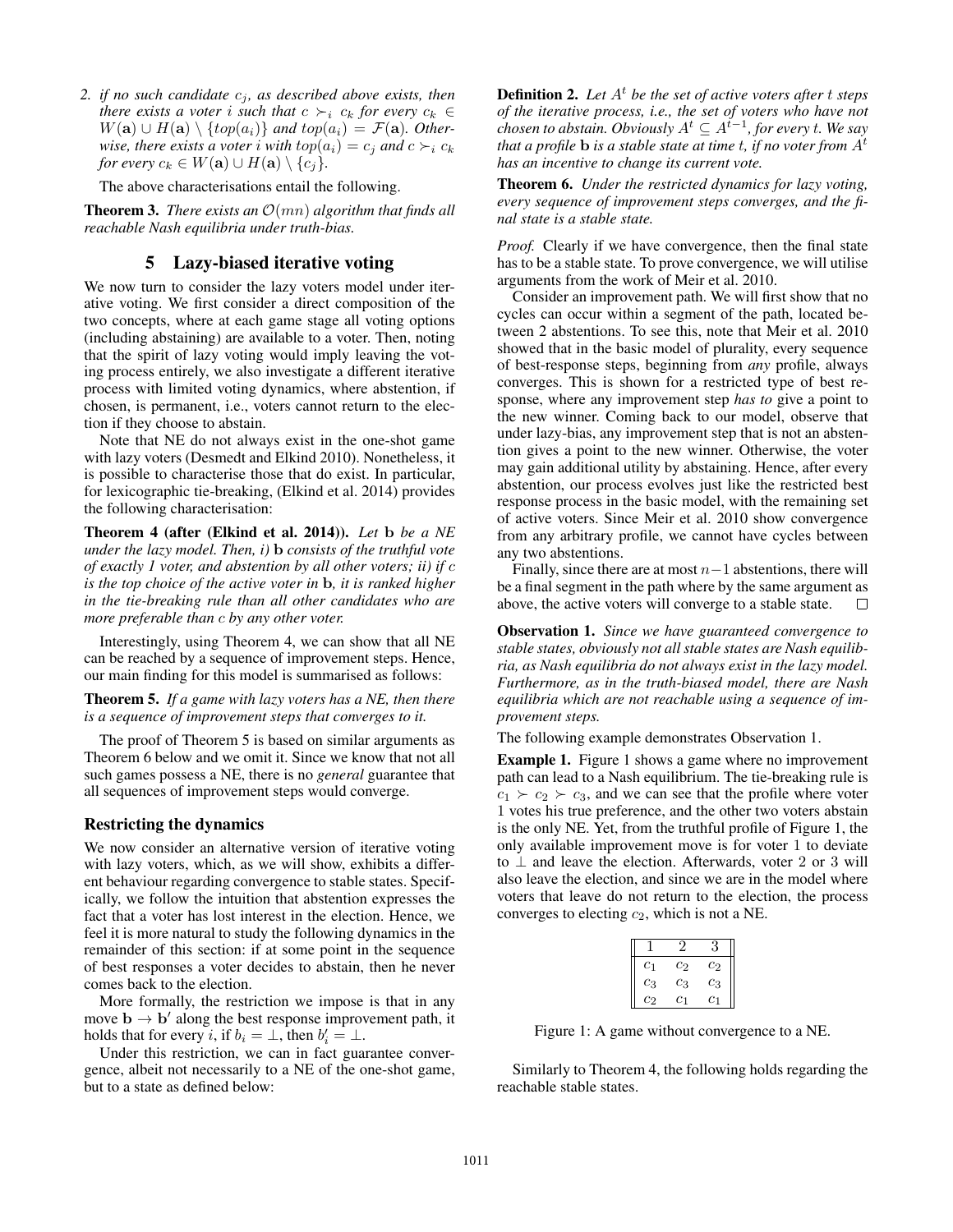Lemma 6. *If a profile* b *is a stable state reachable by a sequence of improvement steps, then it consists of the truthful vote of exactly* 1 *voter, and an abstention by all other voters.*

Comparing the two versions of dynamics we have studied, we see that the unrestricted best response dynamics with lazy voters do not generally converge, but all NE can be reached. On the other hand, the restricted dynamics manage to achieve stability, at the cost of making only a subset of all NE reachable. Nevertheless, one more advantage in the model of restricted dynamics is that this subset of NE can be fully computed in polynomial time. This is achieved by Algorithm 1, presented below. A closer look at Algorithm 1 also shows that only under strong restrictions on the truthful profile a, can a NE become unreachable. In fact, we would conjecture that the set of such profiles is small, and leave this as a question for future research.

Theorem 7. *There exists a polynomial algorithm that finds all reachable Nash equilibria from the truthful state with lazy voters with*  $\mathcal{O}(m^2n^2)$  *complexity.* 

To prove Theorem 7, we need to run Algorithm 1 over all voters. This algorithm is given a truthful profile a and a truthful voter  $v$  whose top choice is  $z$  and returns "yes" if there exists a path of best-response moves to a Nash equilibrium terminating in this truthful voter voting for  $z$  (according to Lemma 6, all others abstain). The algorithm basically goes over all options of reaching a NE, as long as the requirements of Theorem 4 are satisfied, first checking whether a, the initial state, is a Nash equilibrium in the usual sense (without abstentions) or not (lines 1-5), and finding the players that would enable the voter  $v$  to have a shot at being the only participant left in the game.

#### 6 Conclusions and Future Work

Voting schemes have been challenged by the manipulability issue, which in turn paves the way for game-theoretic approaches. Thus arises a natural research direction: the study of Nash equilibria as a solution concept for preference aggregation over strategic agents. This leads to the need for characterising and computing the resulting set of equilibria.

In this paper, we investigated these issues for iterative voting under the plurality rule. Though it has been previously shown that iterative plurality voting converges to an equilibrium, the set of equilibria has not been further analysed or characterised. Our work addresses this by considering three different models of iterative voting—the basic model, along with two recently proposed tweaks, namely truth-bias and lazy-bias. We studied the properties of reachable Nash equilibria under these models and obtained characterisation results. Furthermore, we considered the algorithmic question of identifying reachable profiles. In the basic model, deciding on the reachability of a specific NE profile is NP-hard, but we obtained polynomial time algorithms for computing all reachable equilibria in the other models.

This work enhances our understanding of the effects of truth-bias and lazy-bias on plurality voting. It also serves as a means to compare and select the relevant voting model, on the basis of properties satisfied by the equilibria of each model.

**Input:** The initial profile  $a$ , and the voter  $v$  to be checked, with preferences in the form  $z \succ \ldots$ 

- 1: if  $z$  cannot be a winning candidate in a NE according to the conditions of Theorem 4 then return No
- 2: end if
- 3: if a is a NE in the (no-abstention) basic model then
- 4: **if** z is a winner of a then
- return Yes
- 5: end if
- 6: if  $\exists \tilde{c} \neq z, v' \in V$  s.t.  $\tilde{c} \succ_{v'} z \wedge z \succ_{v'} \mathcal{F}(\mathbf{a})$  then return Yes
- 7: **end if**  $\triangleright$  At this point, every voter whose top choice is not z, prefers  $\mathcal{F}(\mathbf{a})$  to z.
- 8:  $\mathcal{C}' \leftarrow \{c \in \mathcal{C} \setminus \{z, \mathcal{F}(\mathbf{a})\} \text{ s. t. sc}(c, \mathbf{a}) \geq 2 \text{ or }$  $\mathrm{sc}(c, \mathbf{a}) = 1$  and  $c \succ \mathcal{F}(\mathbf{a})$  in tie-breaking. } Potential NE winners.
- 9: if there is a voter  $z \succ \ldots \succ c \succ \ldots \succ \mathcal{F}(\mathbf{a}) \succ \ldots$ for some  $c \in \mathcal{C}'$  then return Yes
- 10: end if
- 11: **if** there is  $\tilde{c} \neq z$ , and  $c \in \mathcal{C}'$  such that there exists a vote in the form  $\tilde{c} \succ ... \succ c \succ ... \succ \mathcal{F}(\mathbf{a}) \succ ...$  then return Yes
- 12: end if

return No

13: end if

 $\triangleright$  From now we can assume a is not a NE

- 14: if  $z$  is not the winner nor a runner-up in a then return Yes
- 15: end if
- 16: if  $z$  is a runner-up in a then
- 17: **if** For a runner up  $b \neq z$  there is a voter  $\neq v$  with preference  $\ldots b \succ \ldots \succ \mathcal{F}(\mathbf{a})$  then return Yes
- 18: end if
- 19: **if**  $|V| \ge 4$  then Goto Line 6
- 20: else return No
- $21:$  end if
- 22: end if

 $\triangleright$  We can now assume  $z = \mathcal{F}(\mathbf{a})$ 

- 23:  $\mathbf{b} \leftarrow$  Voter profile after running iterative plurality (without abstentions) while preventing  $v$  from deviating from Meir et al. 2010 this is polynomial
- 24: if  $z = \mathcal{F}(b)$  then return Yes
- 25: end if
- 26: if  $z$  in not a runner-up in b then
	- return Yes
- 27: else Goto Line 19 using b instead of  $a. \triangleright z$  a runner-up in b
- 28: end if

## 7 Acknowledgments

This research has been co-financed by the European Union (European Social Fund — ESF) and Greek national funds